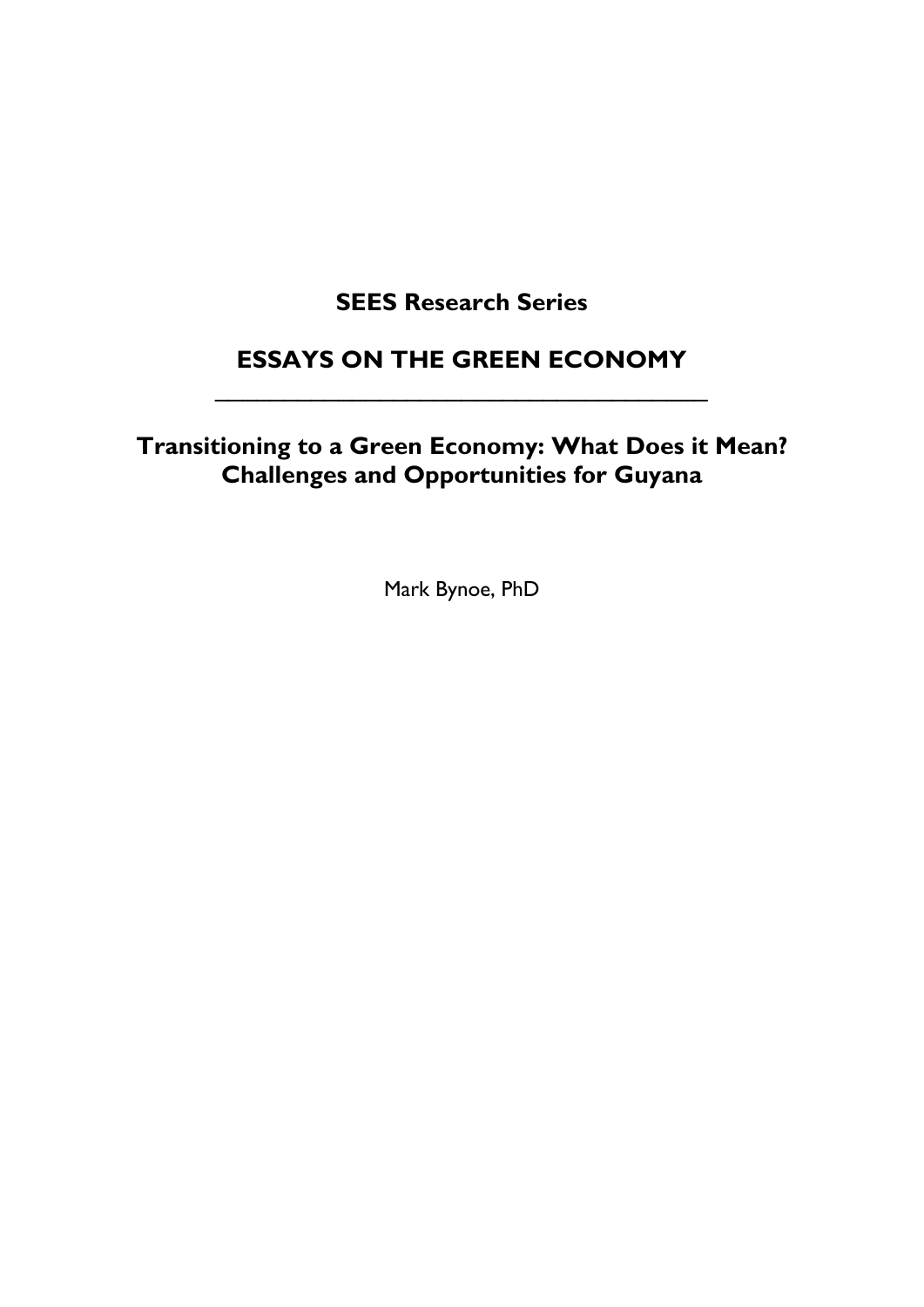This essay is reproduced from the SEES Research Series, which was originally published in 2013 through the School of Earth and Environmental Sciences, University of Guyana, and has been updated for digital publication.

ISBN Number: 978-976-624-036-3

Publisher: Journal of Academic Research and Essays

© School of Earth and Environmental Sciences, University of Guyana

Copyright: All rights reserved. No part of this publication may be reproduced in any form or by any means without the permission of the author.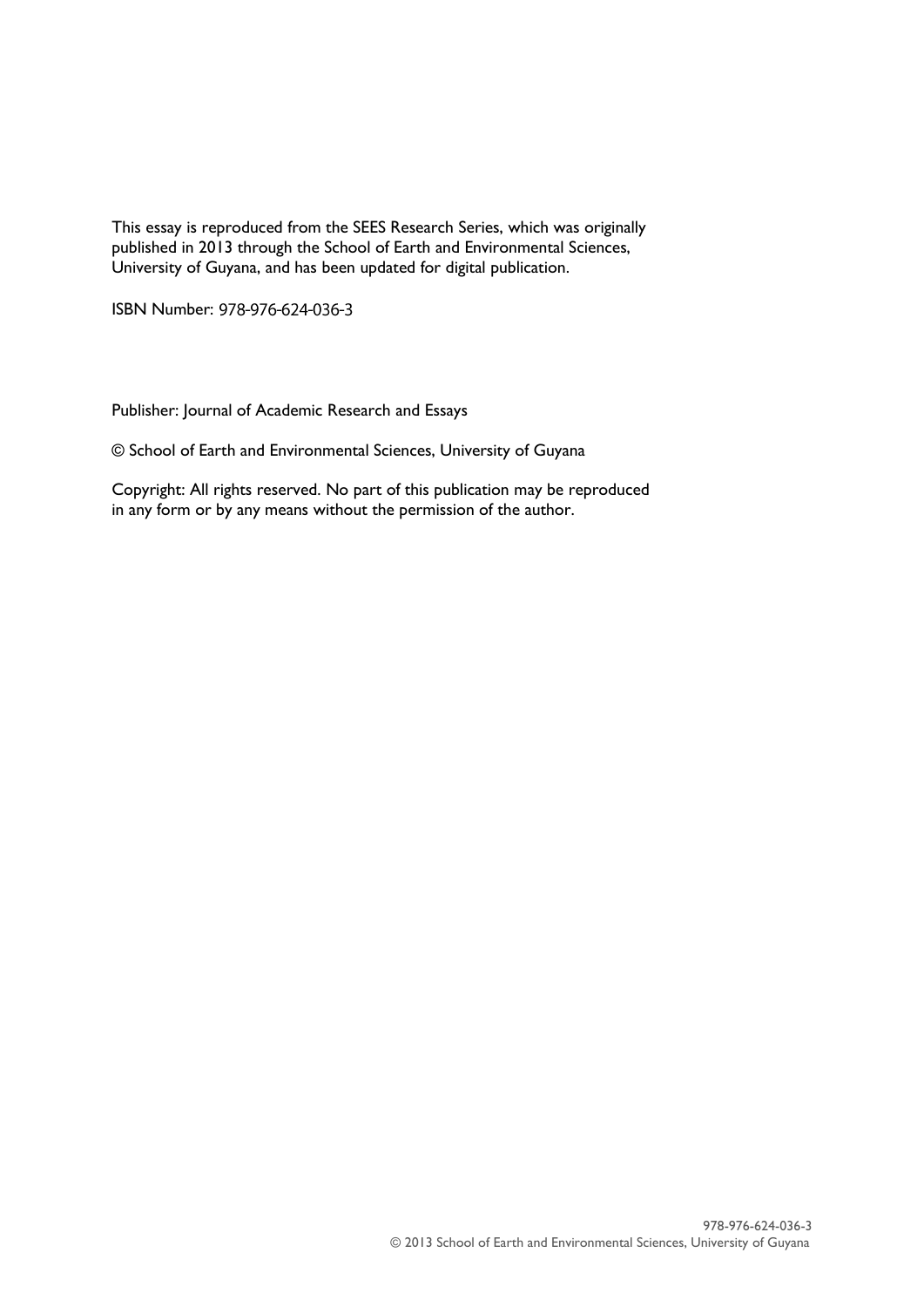**SEES Research Series** Essay I

### Transitioning to a Green Economy: What Does it Mean? Challenges and Opportunities for Guyana

#### By **Mark Bynoe, PhD<sup>1</sup>**

Two decades after the United Nations Conference on Environment and Development  $(UNCED)^2$  that saw the genesis of the three multilateral environmental agreements in the United Nations Framework Convention on Climate Change (UNFCCC), United Nations Convention to Combat Desertification (UNCCD) and United Nations Convention on Biodiversity (UNCBD), the concept of the Green Economy is once again entering the lexicon of policymakers, technocrats, and academics as the world seeks to combat arguably the most serious existential threat to humankind, i.e., tackling climate change, reducing greenhouse gas (GHG) emissions, reducing foreign exchange leakage, and enhancing energy security.

\_\_\_\_\_\_\_\_\_\_\_\_\_\_\_\_\_\_\_\_\_\_\_\_\_\_\_\_\_\_\_\_\_\_\_\_\_\_\_\_\_\_\_\_\_\_\_\_\_\_\_\_\_\_\_\_\_\_\_\_\_\_\_\_\_\_\_\_

But what is a Green Economy and what is its relevance for Guyana? According to the World Resources Institute (2011), a Green Economy can be viewed as an alternative vision for economic growth and development. It emphasises the generation of growth and is predicated on the improvement in people's lives in ways consistent with sustainable development. Additionally, it promotes the pursuance of a triple dividend: advancing and sustaining economic, environmental, and social well-being (Lefevre, 2014), and reinforces the broader sustainable development principles, i.e., allowing current generations to meet their needs without compromising the ability of future generations to meet their own needs.

Unfortunately, the development imperatives for small, open economies like Guyana are still largely based on economic indicators, such as the expansion in gross domestic product (GDP), foreign currency reserves held, and improvements in the purchasing power parity (PPP). While these are necessary ingredients for advancing a country's well-being, they are insufficient for the sustained growth that will help in promoting inter- and intra-generational equity. Furthermore, these economic indicators often come at high, significant and irreversible social, environmental and economic costs, such as extreme poverty levels that are still reportedly above 30% in Guyana (World Bank, 2010) and increasing social inequities. There is clearly, therefore, the need for a new economic paradigm for small island developing states and low-lying coastal states  $(SIDS)^3$  like Guyana, with substantial natural resources, limited human capital, and high fossil fuel costs estimated at 0.31 US\$/kwh (Williams, 2013). This is where the concept of a Green Economy becomes attractive and one which the political

1

<sup>1</sup> Assistant Executive Director & Head, Programme Development and Management Unit, Caribbean Community Climate Change Centre, 2nd Floor, Lawrence Nicholas Building, Ring Road, Belmopan, BELIZE.

<sup>2</sup> Popularly known as the Earth Summit.

<sup>&</sup>lt;sup>3</sup> Small Island Developing States (SIDS) are a distinct group of developing countries facing specific social, economic and environmental vulnerabilities and includes low-lying coastal countries like Guyana. SIDS were recognized as a special case both for their environment and development at the United Nations Conference on Environment and Development (UNCED), also known as the Earth Summit, held in Rio de Janeiro, Brazil (3–14 June 1992). This recognition was made specifically in the context of Agenda 21 (Chapter 17 G) (UN-OHRLLS, 2011).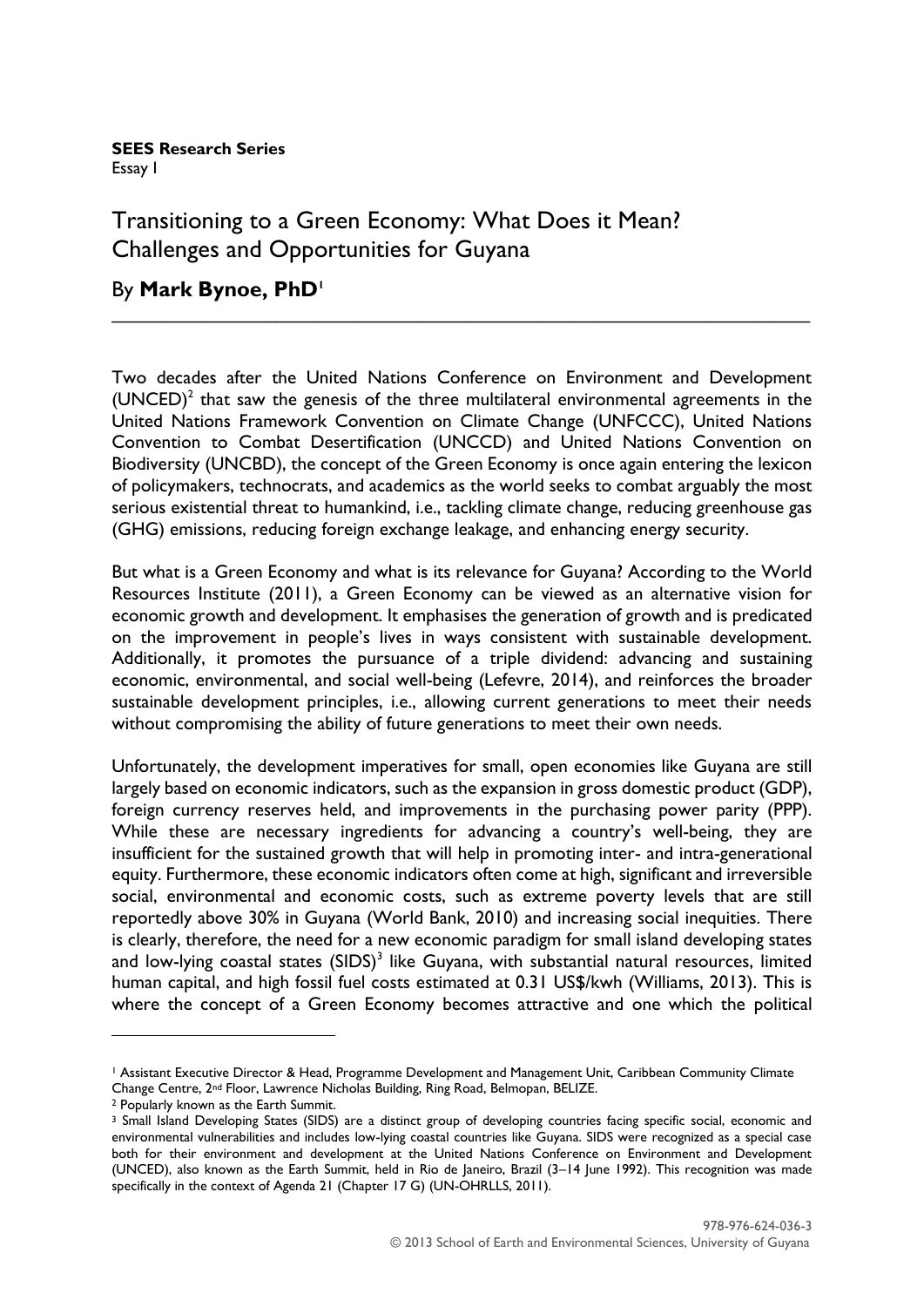administration in Guyana seems to be focused $^4$  after years of an almost 100% fossil fuel driven economy.

But while transitioning to a Green Economy can benefit Guyana through increasing the country's sustainable development, reducing poverty, enhancing job creation, expanding environmental conservation and reducing harmful gas emissions, there are still some concerns for Guyana regarding the benefits and risks of doing so. Much of the interest in greening Guyana's economy, as elsewhere, revolves around its implications for the energy sector. Guyana would, for example, want to reduce its dependence on fossil fuels through the development of, and unleashing the potential associated with, a plethora of indigenous alternative energy sources that are more sustainable with significant emphasis on renewable energy and energy efficiency within broader strategies to green key sectors and communities.<sup>5</sup> For example, policymakers in Guyana are looking for concrete advice and direction with respect to renewable energy for electricity generation. But they need economic data on the costs and benefits of switching to renewable energy, including information on the potential for significant foreign exchange savings, revenue impacts, employment generation, and environmental impacts. It is clear that such major shifts demand that proper impact studies be conducted, methodologies be widely advertised, and results be distributed nationally. It cannot, and must not, seem to be a knee-jerk reaction or the flavour of the month decision.



Figure 1: Using Solar Panels to derive energy in Capoey, Pomeroon-Supenaam (Region 2)

At the same time, the persistence of poverty and environmental degradation associated largely with, but not exclusively, mining and inadequate coastal zone management, can be traced to a series of market and institutional failures that make the economic model pursued for the

1

<sup>4</sup> In his address to Parliament before the 2015 Budget, His Excellency David Granger indicated that "w*e shall exploit Guyana's favourable geographical location and abundant assets in order to develop a 'green economy' (that is) one that generates human happiness in ways that are consistent with economic exploitation of its natural resources. We*  see a 'green economy' as one that sustains economic prosperity, environmental security and social well-being."

<sup>&</sup>lt;sup>5</sup> The recent move to increase the taxes on reconditioned vehicles over 5 years old and reduce same on vehicles below 5 years old is one such policy measure in this direction (Budget, 2016)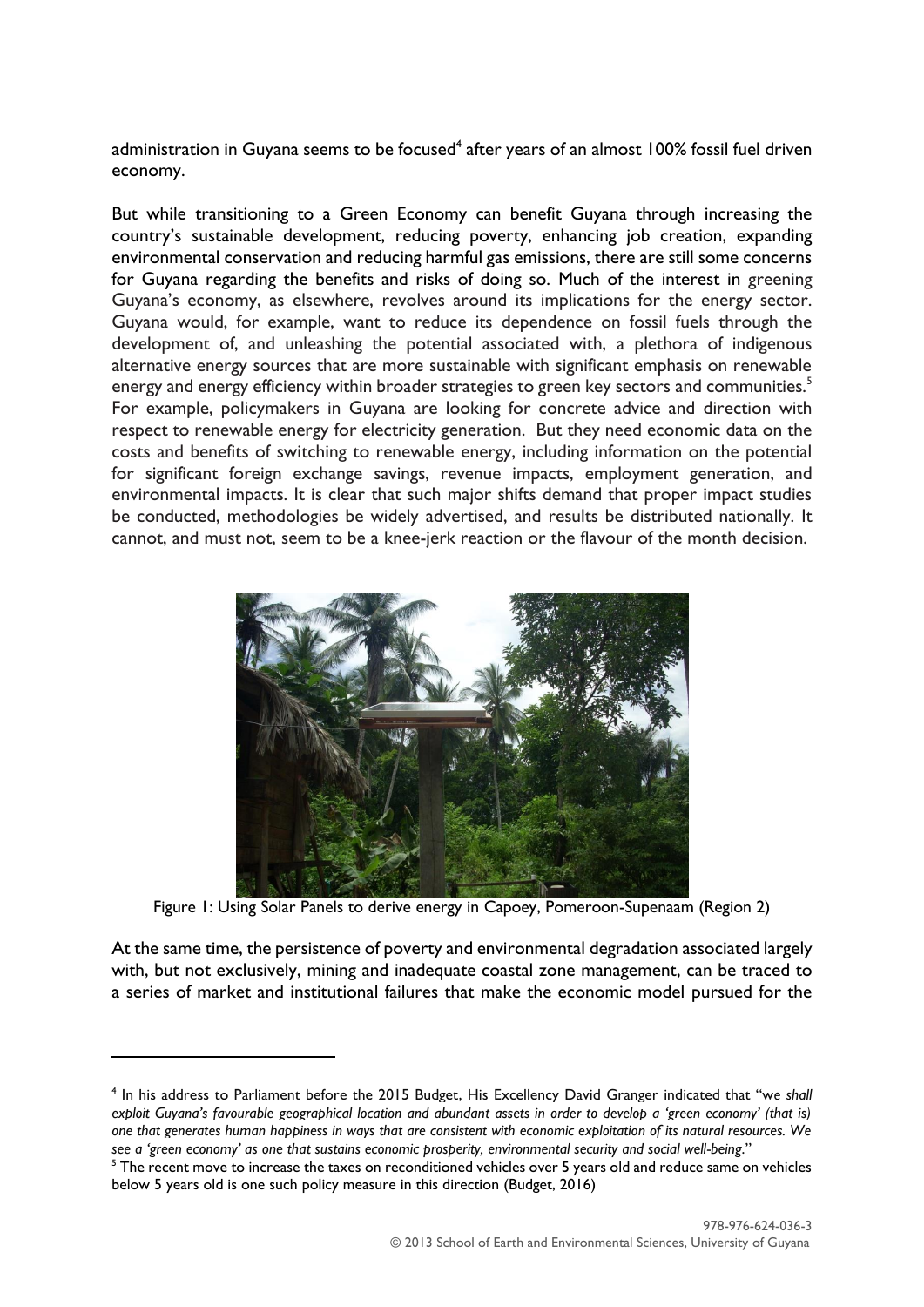past 50 years far less effective than it otherwise would be in advancing sustainable development goals.

These market and institutional failures are well known to economists, but in the opinion of this author, little progress has been made to address them. For example, there are insufficient mechanisms to ensure that polluters pay the full cost for their polluting actions. One only has to look to the current gold mining industry to appreciate the chaotic state and scant regard to environmental and social safeguards to appreciate this statement (Trotman, 2016). There are "missing markets" – meaning that markets do not systematically account for the inherent value of services provided by nature, like water filtration or coastal protection. A "market economy" alone, therefore, cannot provide public goods, like efficient electricity grids, sanitation, or public transportation. And economic policy is often shaped by those who wield power, with strong vested interests, and rarely capture the voices and perspectives of those most at risk.



Figure 2: Pursuing Mangrove Reforestation to Protect Guyana's Shoreline

Some practitioners within Guyana worry that shifting to a green economy will hamper economic development and, thus its capability to reduce poverty. Many people also question if the transition is even affordable, as many of its solutions are seen as being costly. Others argue that the country lacks the know-how regarding green technology and that this will be a disadvantage when it comes to guaranteeing future markets.

Another concern is that changing the market focus of the country's main industries will also lead to job losses in industries seen as being unsustainable or not environmentally friendly such as gold and bauxite mining. These companies and their employees will suffer the full impact of a green economy transition, and supporting them will be essential in building a comprehensive and successful green economy.

According to Khor, one of the main concerns expressed by developing countries like Guyana is of the green economy concept jeopardising them due to its inappropriate use: *"there are risks that the promotion of the "green economy" concept may give rise to unhelpful or negative developments, and these must be avoided"* [\(Khor, 2011\).](http://www.unep.org/greeneconomy/Portals/88/documents/research_products/UN-DESA,%20UNCTAD%20Transition%20GE.pdf)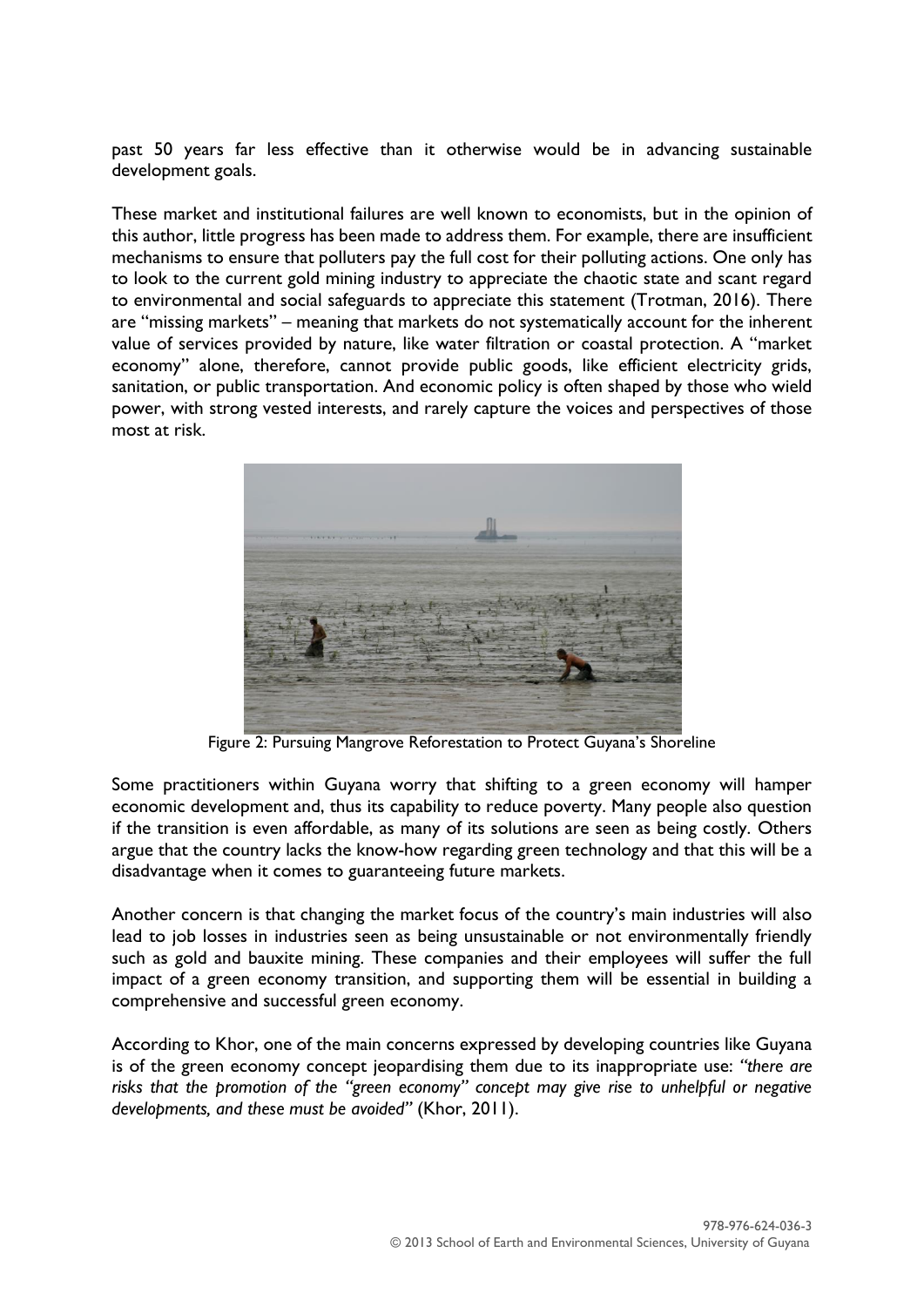Khor concludes that inappropriate use of the concept can happen in two main ways:

- The first is if it is deployed in a so-called "one-dimensional" way; i.e. sold as an environmentally friendly concept but removed from the overall concept of sustainable development, separated from its equity and development aspects and ignorant of its potential negative impact on emerging economies. This misinterpretation – or misuse – of the green economy concept, could happen by emerging countries using a transition as a pre-condition to receive loans, or the possibility of debt renegotiation. Subsequently this could influence others to adopt a focus on achieving a green economy purely through environmental measures without considering sustainable development and social equity.
- **The second is if it is applied to countries in a so-called "one size fits all" way. Such an** implementation would be disastrous and inevitably result in no developmental or environmental gains. Khor goes on to state that for a green economy to succeed, it must be tailored to each country's level of development and should particularly take developing countries' conditions and prime concerns into consideration. In addition, developing countries should also be given more assistance in areas such as finance and technology, and have less stringent regulation imposed upon them.

Despite these concerns, the Green Economy concept remains attractive for a country like Guyana, with vast renewable energy resources potential (inclusive of solar, wind, wave, biodiesel and hydropower). The attractiveness of this proposition is that it: (i) offers Guyana an opportunity for energy security, (ii) reduces the cost of doing business in Guyana, thus encouraging more foreign investment in a country ranked 114 out of 182 in the Doing Business Survey of 2011 (World Bank, 2012) and making exports more competitive<sup>6</sup> on the world market, (iii) allowing for more foreign exchange to be earned, (iv) reduces foreign exchange leakage, where it was estimated that the cost for importing fossil fuel in 2008 was 43% of Guyana's GDP (GEA, 2012), (v) has more downstream processing of its raw materials, thus creating more employment, and (vi) improves the country's fiscal position. It should be obvious to all that the funds "lost" through importation of fossil or due to substantial line losses can be directed towards pursuing Guyana's push to achieve and surpass the Sustainable Development Goals (SDGs), as well as improve the social and physical infrastructure, all aimed at enhancing the country's sustainable development thrust.

Critical for transforming Guyana's economy towards a more sustainable low-carbon pathway therefore, even though the country emits less than 0.001% of the global greenhouse gas (GHG), would be to ensure that its income and employment expansions are driven by both public and private investments through an enhancement in the business environment (World Bank, 2012), reform the policy environment, and incentivise areas for fuel efficiency and investment in renewable energy resources.

**.** 

<sup>6</sup> This is particularly important for a country which ranks 109 out of 142 countries in the 2011 – 2012 Global Competitiveness Index.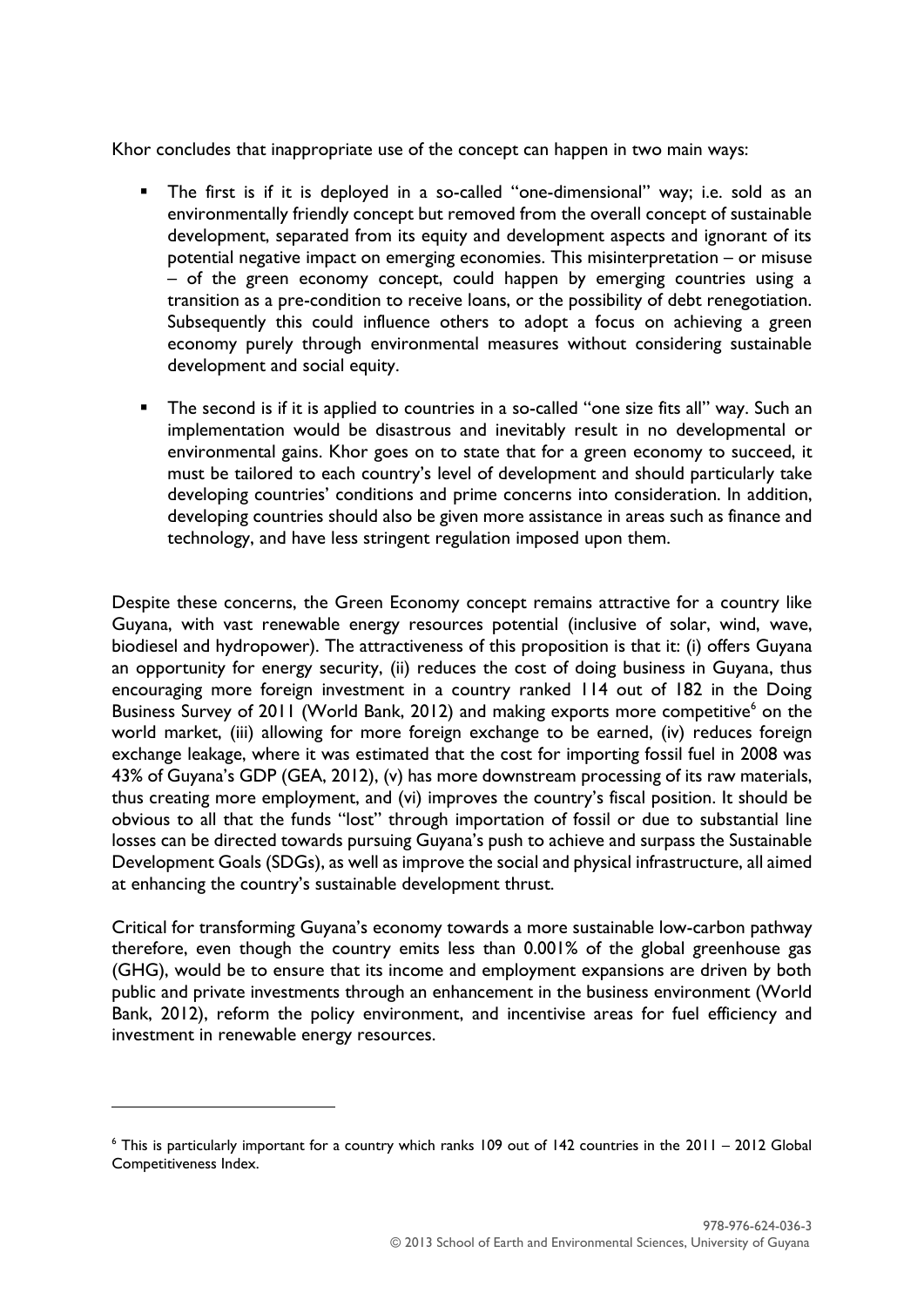

Figure 3: Using Guyana's Forests to promote actions that will derive social, economic, and environmental benefits through the prudent management of standing forests

While not seeking to be prescriptive, some of the important questions to be asked in the context of Guyana are:

- How to broaden and execute its bold low-carbon development strategy (LCDS) that must include, potentially, making 'every building a power station' by maximising their energy efficiency and potential to generate renewable electricity. With the major energy provider estimating non-revenue losses in excess of 40%, this amounts to US\$48.40 (priced at US\$121 of Brent Crude in April 2012) on every barrel of fuel! With energy being one of the three main inputs into the manufacturing process, this reduces the attractiveness of Guyana as a place to do business, increases the country's emissions level, and reduces the price competitiveness of its exported products.
- How to create, train, and retain a 'carbon army' of workers to provide the human resources for an environmental reconstruction programme, when the country still suffers from high levels of emigration estimated at above 70% of University graduates (World Bank, 2010).
- How to create the right policy environment and economic incentives to drive efficiency and bring alternative fuels to market. This can make available more funding for the Green Economy development pathway and safety nets to those vulnerable to higher fuel prices via raising carbon taxes and revenue from carbon trading.
- How to regulate the domestic financial system to ensure that the creation of money at low rates of interest is consistent with democratic aims, financial stability, social justice and environmental sustainability. In parallel, the challenges remain on how to prevent inflation, and tighten controls on lending and on the generation of credit.